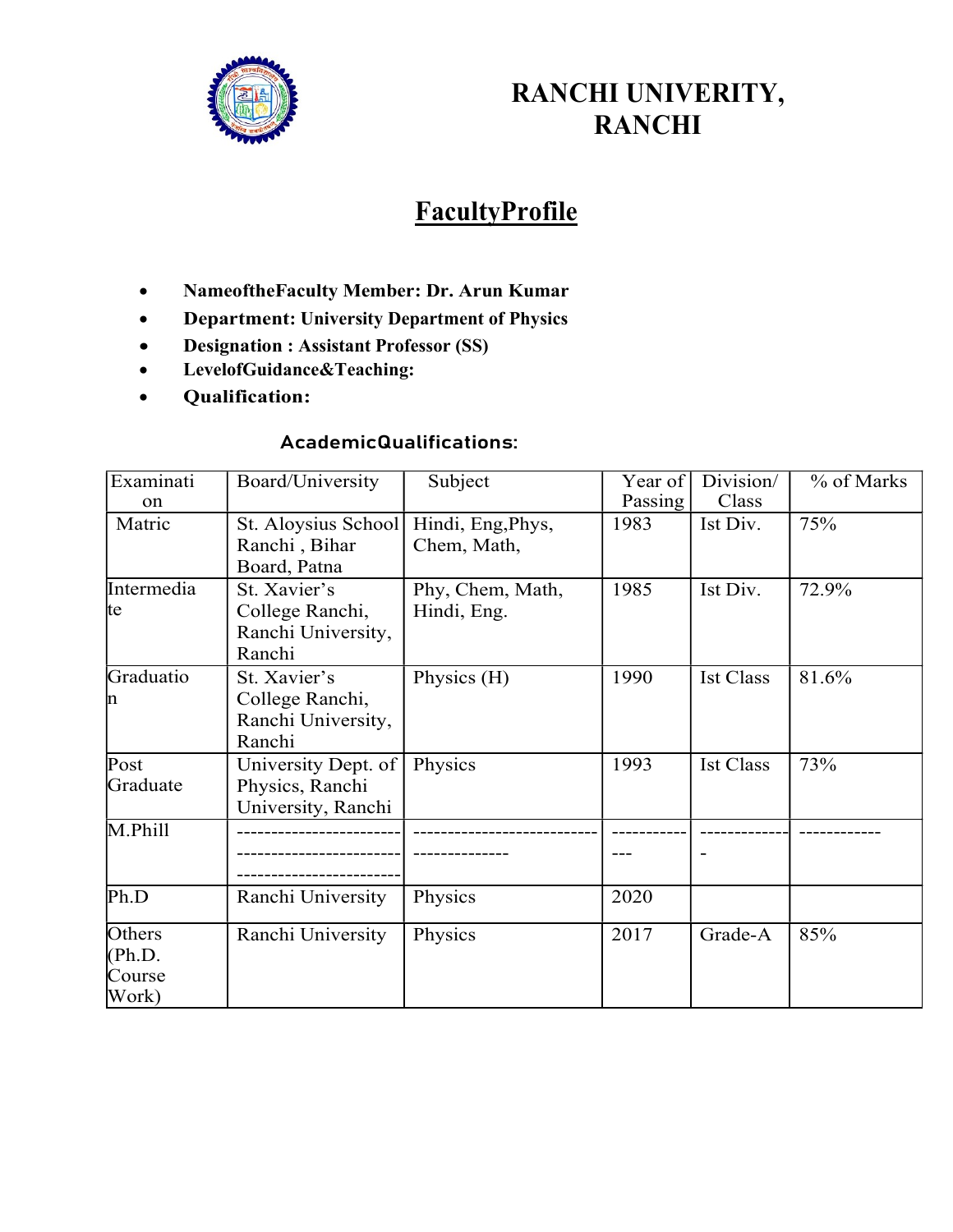### Career Profile

| Teaching experience in years | <b>Area of Specialisation</b>             |                       |  |  |
|------------------------------|-------------------------------------------|-----------------------|--|--|
|                              | <b>Teaching</b>                           | Research              |  |  |
| (20) Twenty Years            | <b>Condensed Matter</b><br><b>Physics</b> | <b>Quantum Optics</b> |  |  |
|                              |                                           |                       |  |  |

Research Guidance : M.Phil/Ph.D. /D.Sc. /D. Litt (May 2017 to till date):

| Name of<br>Research<br>Scholar | Registration No. &<br>Date | Topic of research<br>work | <b>Present Status</b><br>(No. of Ph.D.<br>awarded<br>$\log$ ongoing) |  |
|--------------------------------|----------------------------|---------------------------|----------------------------------------------------------------------|--|
| 05 M. Phil Students            |                            |                           |                                                                      |  |
|                                |                            |                           |                                                                      |  |

#### Books authored/Edited/Co-Author Chapter in Book (May 2017 to till date)

| Name of Books Subjec | Sole or Co-<br>Author | <b>ISBN</b> | Date of<br>Publicatio | Name of<br>Publishers |
|----------------------|-----------------------|-------------|-----------------------|-----------------------|
|                      |                       |             |                       |                       |
|                      |                       |             |                       |                       |

#### Number of Research papers published in Journals/Periodical (May 2017 to till date)

| Sr. | Title with page Nos.                                               | <b>ISSN</b>        | Name of       | Date of     |
|-----|--------------------------------------------------------------------|--------------------|---------------|-------------|
| No. |                                                                    |                    | Journal       | Publication |
| 01  | Effect of Kerr non-linearity on the dynamics of a [ISSN:2319-4227, |                    | <b>RUJOST</b> | July, 2016  |
|     | two-level atom coupled to a single mode field,                     | Vol.4, No.1        |               |             |
|     | $pp.143-149$                                                       |                    |               |             |
|     |                                                                    |                    |               |             |
| 02  | Exact Dynamics for a                                               | ISSN:2319-4227,    | <b>RUJOST</b> | July, 2017  |
|     | Two-level Atom Interacting with Intensity<br>Dependent             | Vol.4, No.2(ii), , |               |             |
|     | Single-Mode Quantized Cavity Field in a Kerr                       |                    |               |             |
|     | Medium                                                             |                    |               |             |
|     | pp.129-134                                                         |                    |               |             |